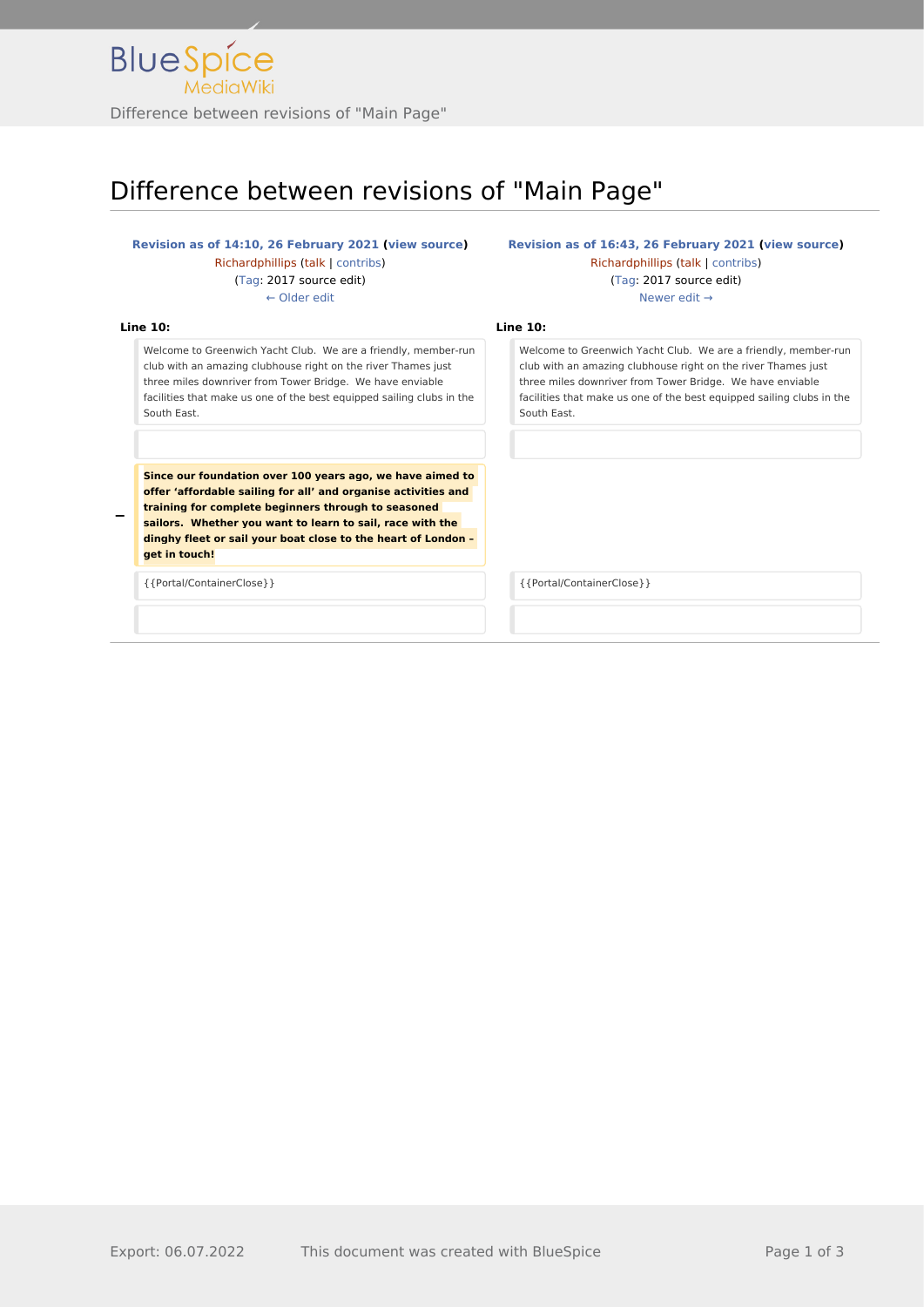

## Revision as of 16:43, 26 February 2021



Welcome to Greenwich Yacht Club. We are a friendly, member-run club with an amazing clubhouse right on the river Thames just three miles downriver from Tower Bridge. We have enviable facilities that make us one of the best equipped sailing clubs in the South East.